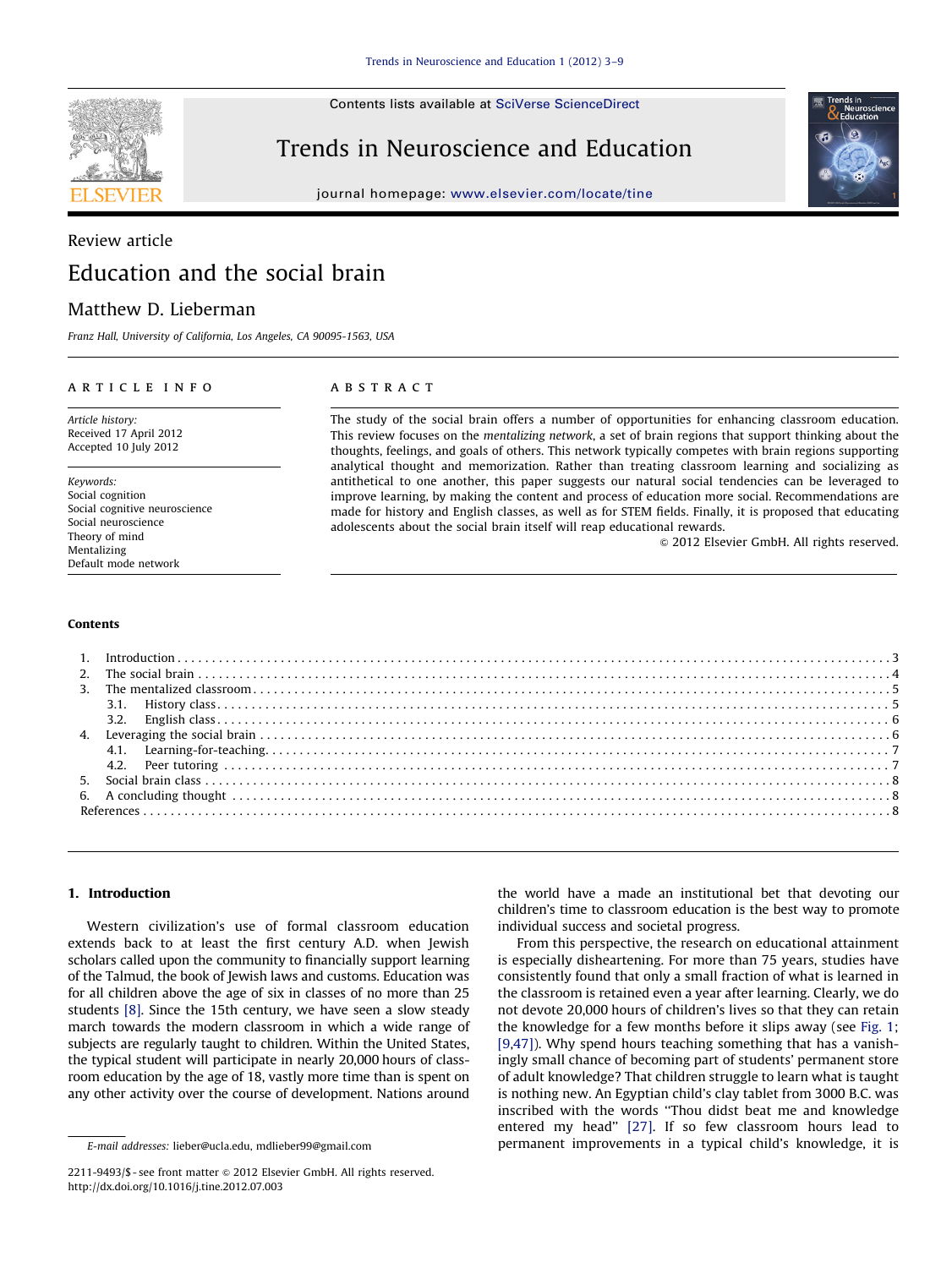

Fig. 1. Percentage of recall for conceptual recall of factual and conceptual knowledge from a college course at different intervals following completion of the course [\[9\].](#page-5-0)

worth rethinking our approach to both the process and content of classroom education. This review suggests that exploring new educational strategies in light of what has been learned about the social brain may be a relatively untapped yet fruitful approach to improving classroom education. To this end, I will first review some of the basic findings from social cognitive neuroscience and then suggest a number of ways our knowledge of the social brain could be used to update how material is taught in the classroom.

#### 2. The social brain

Humans are distinguished from other primates in terms of, encephalization, the ratio of brain to body size [\(Fig. 2](#page-1-0)a). Studies suggest that the best predictor of increasing encephalization across primate species is the size of the groups that each species lives in [\[10\].](#page-5-0) Larger groups can cooperate in ways that significantly enhance group survival, but only if the social relationships are properly managed to minimize conflict within the group [\[23\].](#page-5-0) Comparative anatomy demonstrates a stronger relationship between encephalization and social complexity variables like group size, than with than other factors like analytic innovation ([Fig. 2b](#page-1-0)). Among primates, humans possess both the highest encephalization ratio and live in the largest groups. One consequence of these evolutionary pressures appears to have been the development of a large-scale network in the brain that supports keeping track of other people and making sense of their mental lives in terms of motives, goals, thoughts, feelings, and dispositions.

This mentalizing network (see [Fig. 3a](#page-2-0); [\[25](#page-5-0)[,26\]\)](#page-6-0) consists primarily of dorsomedial prefrontal cortex (DMPFC) in Brodmann areas (BA) 8/9, precuneus and adjacent posterior cingulate cortex (PC/PCC), tempoparietal junction (TPJ), and anterior temporal cortex (ATC). One critical process that this network appears to support uniquely in humans is keeping track of another's beliefs that are different from one's own [\[33,50](#page-6-0)]. Although humans can do this reliably by around age four, no other species has provided convincing evidence of being able to perform this trick.

Below DMPFC, is medial prefrontal cortex (MPFC) in BA10 ([Fig. 3a](#page-2-0)), which has largely been associated with identity, selfevaluation, and self-relevance [\[17\]](#page-5-0) and thus is considered a central node in a self-processing network. Although this region has been most commonly associated with self-knowledge, per se, there is reason to think this region complements the functions of DMPFC by allowing for person-specific idiosyncratic knowledge in contrast to DMPFC's more general storehouse of social knowledge [\[49\]](#page-6-0). From this perspective, accessing self-knowledge recruits MPFC because our theory of our own mind is highly idiosyncratic, not because the region supports self-knowledge, per se. Of note, BA10 is the only prefrontal region definitively known to be disproportionately larger in humans than other primates [\[40\]](#page-6-0). Additionally, recent work demonstrated that moving rhesus monkeys from smaller to larger groups selectively increases gray matter in BA10 [\[37\]](#page-6-0). It is possible



<span id="page-1-0"></span>Fig. 2. Our distinctly social brain, (a) Encephalization represented as the relation of brain mass to body mass in several primate species. Arrow points to humans which are the most significant outlier, indicating disproportionate brain mass relative to body mass [From [\[38\]\]](#page-6-0). (b) Social group size plotted against a measure of encephalization for many primate species indicating that there is a tight fit between these two measures. Humans are indicated by the arrow. [From [\[11\]\]](#page-5-0).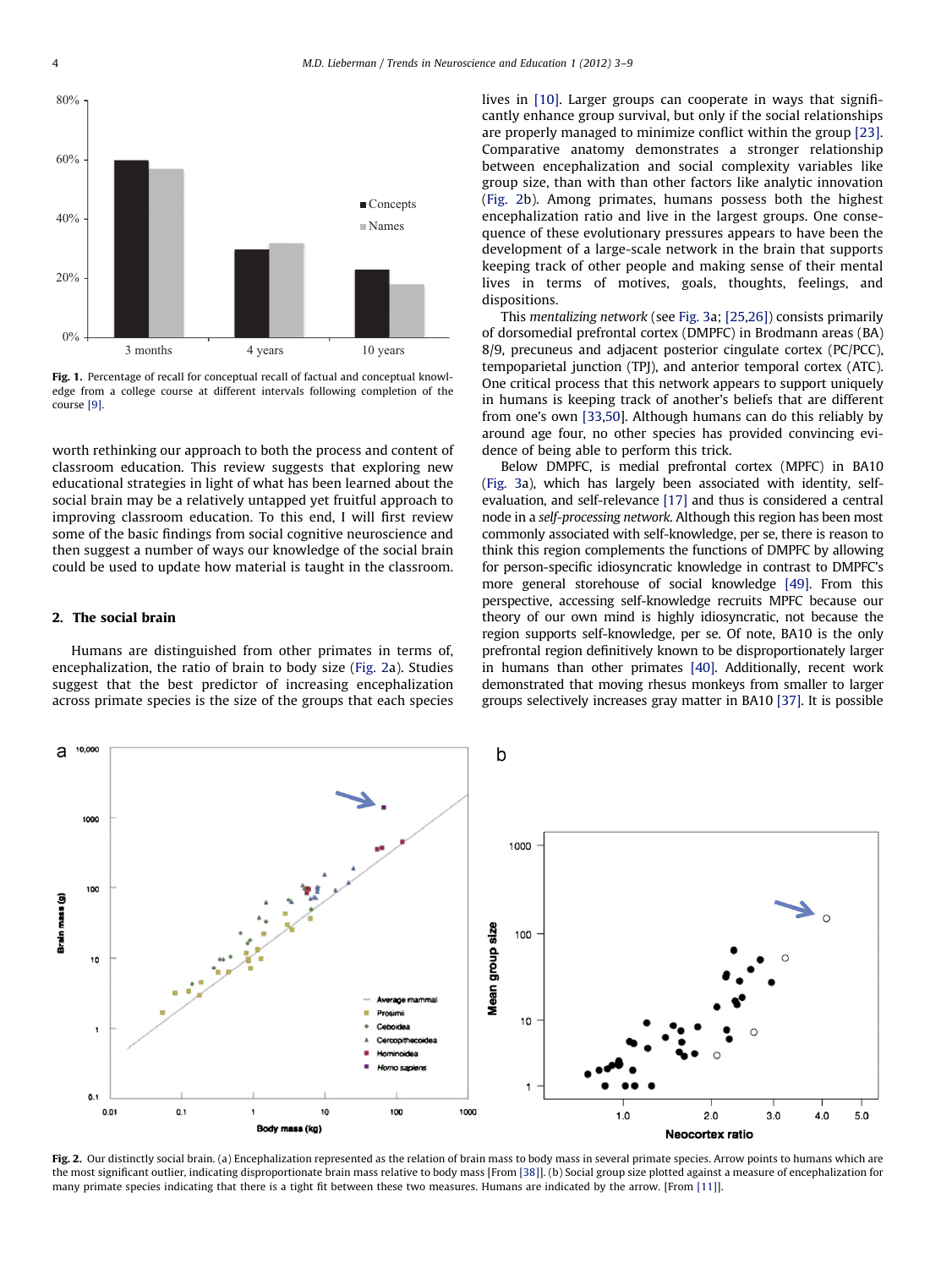

Fig. 3. The mentalizing network and default mode network. (A) Yellow and orange cluster are more active during a mentalizing task and blue clusters are less active [data from [\[45\]\]](#page-6-0). Medial prefrontal cortex (MPFC) was not present in this task but is visually added here to highlight the region involved in self-processes. (B) Yellow and orange clusters are more active during a resting state and blue clusters are less active during the resting state [From [\[14\]](#page-5-0)]. Although anterior temporal cortex (ATC) is no present in this study, it is commonly observed in resting state studies. Note: TPJ=tempoparietal junction, PC/PCC=precuneus/posterior cingulate cortex, DMPFC=dorsomedial prefrontal cortex; MPFC=medial prefrontal cortex; ATC=anterior temporal cortex. (For interpretation of the references to color in this figure legend, the reader is referred to the web version of this article.)

that having to develop specific theories of new individuals contributes to the growth of this brain region.

Another distinctive feature of the mentalizing and selfprocessing networks is that they tend to be more active than other regions of the brain when we are free to think as we please, compared to when we have external inducements to perform other mental tasks [\[41\]](#page-6-0). Regions that respond this way are referred to as the default mode network [\(Fig. 3b](#page-2-0)) and apart from the addition of the medial temporal lobe, the default mode network is nearly identical to the combined neuroanatomy of mentalizing and self-processing networks [\[4\]](#page-5-0).

Although our cultivated interests in ourselves and the social world around us can undoubtedly promote intentional recruitment of these regions when given several moments in the scanner to do nothing in particular, these cultivated interests do not explain all such effects during rest periods. Newborn infants with little to no awareness of the social world or themselves show reliable default network activity [\[15](#page-5-0)[,43](#page-6-0)]. Also, even when adults are only given a few seconds between cognitive task trials this network is still robustly activated [\[4](#page-5-0)[,44\]](#page-6-0) indicating that our conscious directing of our own thinking is unlikely to be driving these effects. Together, such results suggest that the mentalizing and self-processing networks were selected over the course of evolution to be continuously activated during spare moments, potentially increasing social cognitive expertise and preparing us to make sense of and interact with the world in a social manner.

<span id="page-2-0"></span>Currently, a major problem for education is that the brain is biased towards activation of this mentalizing network, yet activation of this network seems to compete with the working memory network in lateral frontoparietal regions (see Box 1) that is central to analytical processing and general intelligence [\[19](#page-5-0),[36\]](#page-6-0). Our brains can pay attention to dry history facts or a lesson on long division using the working memory network, but what the brain really wants to do, particularly during adolescence, is explore and master the social world using the mentalizing network. Currently, most classroom education treats this neurocognitive competition as a zero-sum battle between actual learning and social distractions like note passing or texting during class. It is worth considering the possibility that the social brain's natural tendencies can be leveraged to enhance classroom education.

#### 3. The mentalized classroom

#### 3.1. History class

High school history courses often focus on the political and military facts of history. What year did the US enter World War II? Where did Nelson Mandela spend 27 years in prison before becoming the nation's president? Which US President helped create the League of Nations. The facts as currently taught are commonly devoid of the social content and implications that the mentalizing network seems to naturally crave, leading minds to wander to other distractions that impede learning. Yet historical events, as they are occurring, are nearly always infused with multiple mentalistic narratives that we use to understand the events while they are still 'current events'.

Consider the current diplomatic standoff between the US and Iran. US policy towards Iran requires US leaders to assess the true beliefs of Iranian leaders regarding their goals for uranium enrichment. Emotionally, US leaders are driven by fears about the ramifications of an Iran armed with nuclear weapons and what that would mean for Israel, our closest ally in the Middle East. Strategically, Democrats and Republicans are positioning themselves on Iran in order to weaken or embarrass their opponents for the next election. This is rich with social and mentalistic drama at multiple levels but in history courses, this social cognitive drama is typically stripped away. In fairness, because thoughts and feelings are never observed, they can only be speculated upon and thus may be of questionable accuracy as classes reach further back into history. For such reasons, historians may worry about including such speculative aspects in the official record. Nevertheless, structuring the presentation of historical events in terms of plausible social cognitive narratives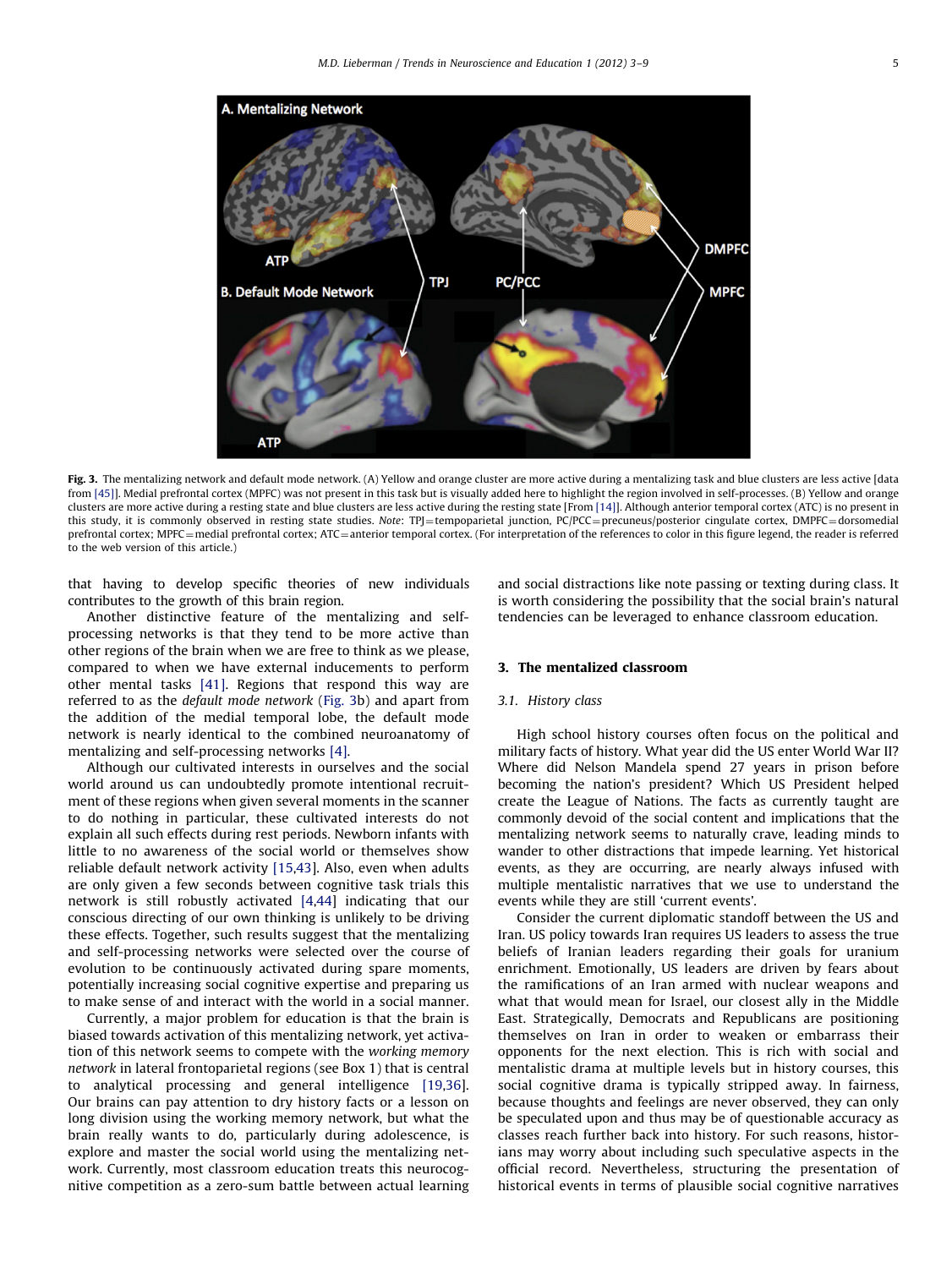**[BOX 1. Antagonism between social and non-social thinking**. Two large-scale neural networks supporting social and nonsocial functions (i.e. the mentalizing and working memory networks) operate antagonistically in many contexts. At rest, the activity of these two networks are inversely correlated such that momentary increases in one are associated with complementary decreases in the other [\(Fig. 3](#page-2-0)b; [\[14\]\)](#page-5-0). Additionally, cognitive tasks that increase in difficulty or working memory load, produce load-dependent increases in lateral frontoparietal working memory regions and parallel loaddependent decreases in medial frontoparietal mentalizing regions (see [Fig. B1;](#page-3-0) [\[29\]](#page-6-0)). Finally, during analytical tasks, increased activity in the mentalizing network is associated with poorer task performance (Anticevic et al. [\[24,48,53\]\)](#page-5-0); Mason et al. [\[54\]](#page-6-0) as mentalizing constitutes a distraction in these contexts. Though antagonistic responses between these networks are the norm, there are findings demonstrating that the networks activate in concert [\[7,](#page-5-0)[30,44](#page-6-0),[52](#page-6-0)].



**Box Figure 1** Brain regions, shown in blue, that parametrically decrease with increasing levels of cognitive effort [Adapted from [\[29\]](#page-6-0)]. (For interpretation of the references to color in this figure legend, the reader is referred to the web version of this article.)

may well improve retention of the agreed upon key facts. It is like hiding medicine inside a piece of candy; the child enjoys the candy but it serves as a vehicle for the medicine too.

#### 3.2. English class

English class is another example where social cognition is intrinsically relevant and yet has largely been removed from the curriculum. English curricula devote a great deal of time on learning how to write properly. Lessons focus on spelling, grammar, syntax, topic sentences, and the five-paragraph paper. Typically these are presented as a set of facts and rules to be learned and implemented in one's writing. The organizing principle behind all of these facts and rules lurks in the shadows, rarely making an explicit appearance in the classroom: good writing is all about getting ideas from your mind into the minds of other people, so that they understand you and are persuaded or moved by you. This is a mentalizing concept that would be both accessible and helpful to students if emphasized.

<span id="page-3-0"></span>There is an argument to be made that English class should be replaced by a class more broadly focused on communication which would place the primary focus on all the tools we need to effectively communicate with others. Understanding the minds of one's audience and how they are likely to receive what has **[Box 2. Training the mentalizing network.** Given that many of the proposals set forth in this paper depend on the effectiveness of the mentalizing system, an important question is whether the functioning of this system can be enhanced through training. Currently, there is no clear answer to this question, yet there are some reasons to be optimistic. First, a number of social skills training programs that include perspective-taking or Theory of Mind specific components have been successful in improving these abilities [\[5](#page-5-0)[,28,42](#page-6-0)]. Within cognitive neuroscience, the closest parallel has been working memory training. Training techniques have been successful in improving working memory performance, enhancing lateral frontoparietal responses during working memory tasks, and increasing performing on tasks generally linked to fluid intelligence [\[18](#page-5-0),[22](#page-5-0)]. Recently, the medial frontoparietal regions of the mentalizing network have been observed to increase their activity parametrically with the amount of social information to be processed, much like traditional working memory regions do in response to non-social information (see [Fig. B2;](#page-3-0) [\[30\]\)](#page-6-0). From an operational standpoint, these regions of the mentalizing network may constitute a social working memory network that is amenable to improvement through training**].**



**Box Figure 2** Social working memory regions. Brain regions that parametrically increase their activity as a function of increasing levels of social cognitive load.

been written is the essential principle behind the rules of writing. Everyone learns that it is bad form to use the passive voice, but few learn that the reason for this is that it requires the reader to do more mental work to understand passive language. The passive voice is not wrong because it violates a sacred principle. It is wrong, in most cases, because it is harder to follow. General improvements in perspective-taking, a form of mentalizing, would enhance the learning and application of most best practices in writing because it would allow individuals to more accurately simulate how their writing will be experienced by others who read it (see Box 2). This is more critical than any particular rule and allows individuals to decide if a particular rule applies in a particular context for a particular audience.

#### 4. Leveraging the social brain

English and history classes are natural entry points for the social brain given its clear role in those subjects. Many subjects are less amenable to increasing the social component of the course content in order to bridge the divide between the mentalizing and working memory networks. Most STEM fields (science, technology, engineering, and math) focus on content that lacks a meaningful social context. In these subjects, rather than focusing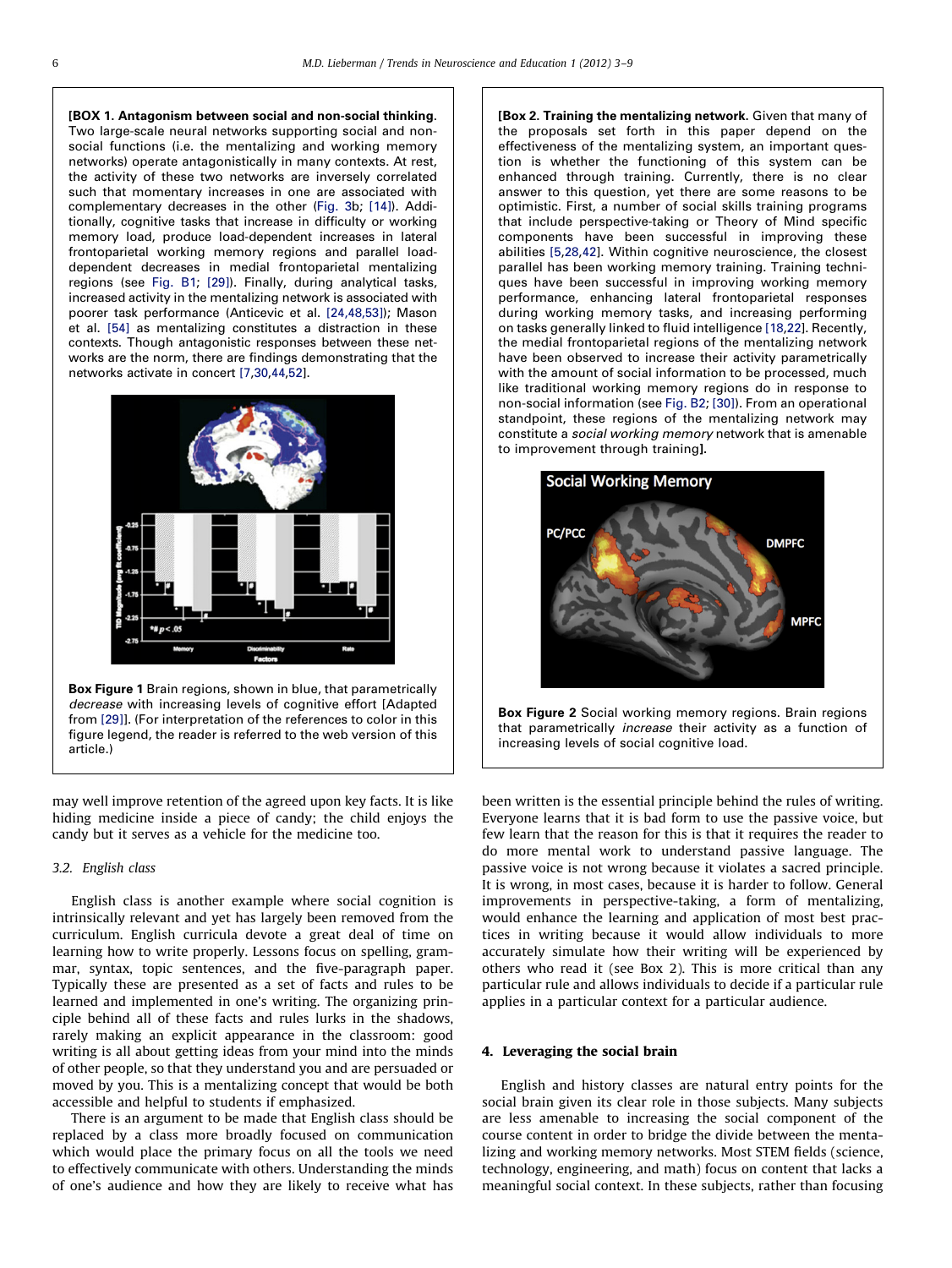on the content to be learned, it is possible that increasing the socially motivated aspects of the learning process will yield benefits.

#### 4.1. Learning-for-teaching

In the early 1980s, several studies demonstrated that reading content from a social cognitive perspective enhances memory formation [\[6,20,21,](#page-5-0)[46\]](#page-6-0). In the original study [\[16\]](#page-5-0), participants read statements about everyday behaviors. Some participants were told to memorize the information because there would be a recall test later on. Other participants were told ''to form an overall impression of what the person who performed these various actions is like'' and were not informed about the later recall test (memorization was explicitly discouraged). Contrary to what we might intuitively expect, the social encoding group demonstrated significantly better recall of the facts than those with full knowledge of the subsequent recall test.

It has long been assumed that the reason for the social encoding advantage is that while social encoding and memorization both strengthen memory traces using the same mnemonic system, social encoding must do so more effectively. However, a conceptual replication of this effect using fMRI ([Fig. 4](#page-4-0)a; [\[31\]\)](#page-6-0) suggests a different explanation of the social encoding advantage. The neuroimaging study used materials similar to those in the earlier studies and found that during memorization, successful encoding was associated with increased activity in regions historically associated with successful memory encoding, left inferior frontal gyrus and medial temporal lobe. In contrast, successful encoding during the social encoding condition was associated with DMPFC within the mentalizing network and not with traditional memory regions.

The educational implications of these results are potentially tremendous. They suggest that the mentalizing network has mnemonic powers separate from those traditionally associated with learning and memory. Moreover, casual social encoding appears to trump intentional memorization in terms of memory



<span id="page-4-0"></span>Fig. 4. Brain regions associated with memory for socially encoded information. (A) Highlights the DMPFC region that is more active during social encoding of information that was later recall accurately (closed circles) than other conditions and outcomes. Open circles represent social encoding that led to inaccurate recall. Close and open triangles represent memory encoding trials that led to accurate and inaccurate recall, respectively. [From [\[31\]](#page-6-0)]. (B) The DMPFC region that is more active when encoding information that is later accurately communicated to another person. The scale indicates the t-statistic values. Glass brain demonstrates that only mentalizing regions show this effect [\[12\]](#page-5-0).

performance, at least in studies that have compared the two. The dissociable effects of oxytocin on social and non-social memory provides additional evidence for social memory relying on a distinct neurocognitive system. Although oxytocin administration impairs memory for non-social information [\[3](#page-5-0),[13\]](#page-5-0), it selectively enhances memory for social information [\[34,51\]](#page-6-0).

The application of the social encoding findings to the classroom is limited by the fact that the material to be learned was always social in these studies. If the mentalizing system's mnemonic powers could be harnessed to similarly enhance the learning of non-social information it would be of great utility in the classroom. One such approach involves learning material for the sake of teaching others, rather than for the sake of being tested on it. This approach may invoke the mentalizing network due to the social motivations involved rather than the social content.

Bargh and Schul [\[2\]](#page-5-0) conducted the first careful study of learning-for-teaching. They found that individuals who learned non-social Scholastic Aptitude Test passages for the sake of teaching another person showed the same kind of recall advantage over individuals with a memorization goal that was observed in the social encoding studies already discussed. Critically, participants were tested prior to being able to teach the material and thus the effects are attributable to encoding processes, rather than the process of integrating the information during the act of teaching. If these results turn out to depend on the mentalizing network rather than traditional memory encoding regions, it would suggest that merely having a social motivation during encoding is sufficient to engage the processes of this distinct mnemonic system.

One fMRI finding is suggestive of the role of the mentalizing system in socially motivated learning [\[12\]](#page-5-0). Individuals in the scanner were presented with paragraphs describing ideas for television pilots and were asked how much they would want to pass these ideas on to a hypothetical boss who would make decisions about which pilot ideas to consider further. Upon exiting the scanner, participants were recorded while speaking about each idea, ostensibly so that the video could be played for the hypothetical boss. The percentage of facts accurately recalled about the shows as the participants' attempted to pass on this information was correlated with activity in the mentalizing network during initial encoding (see [Fig. 4b](#page-4-0)). Accurate memory was not associated with initial encoding effects in traditional memory regions. This provides very preliminary evidence that social motivation alone may be sufficient to engage the mentalizing system during encoding of non-social information.

#### 4.2. Peer tutoring

If the goal is to engage social motivations during the encoding of non-social information, then peer tutoring may be the solution. Rather than trying to prevent student interactions during class, the view from the social brain is that such talking should be encouraged but focused to maximize the benefits. Peer tutoring is currently used, though not broadly and not in ways that optimize its social motivational benefits.

Peer tutoring involves one student teaching another student. Consistent with the learning-for-teaching findings, multiple studies have demonstrated that peer tutoring benefits educational attainment of both tutors and tutees, with tutors often benefiting more [\[1,](#page-5-0)[35,39\]](#page-6-0). In some ways this has been seen as a limitation of peer tutoring because the intention has been to specifically enhance tutee learning. From the current perspective, a broad program focused more on tutor learning (through socially motivated teaching), with all students functioning as both tutors and tutees might promote the greatest educational attainment.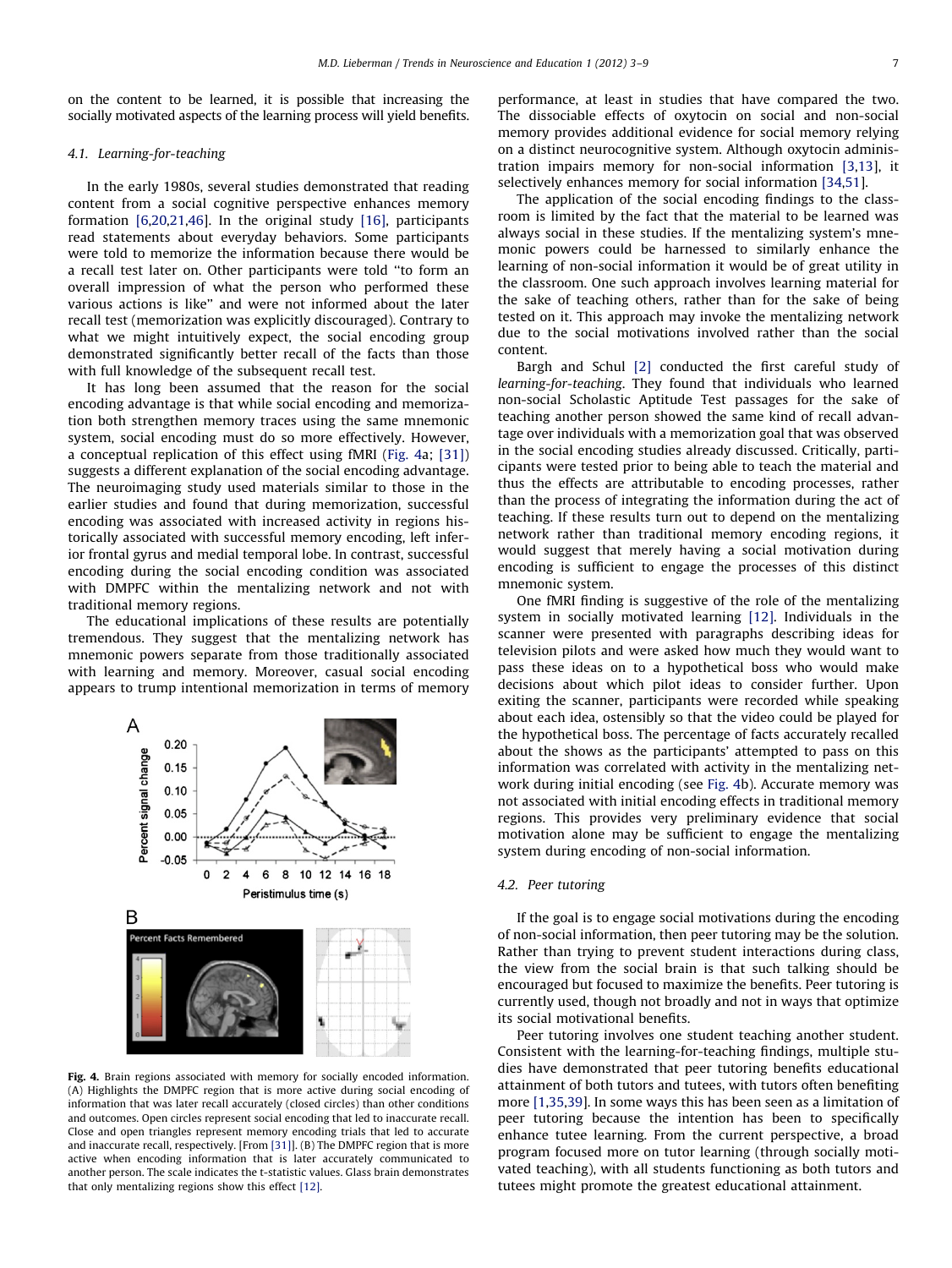It is no secret that starting in junior high, adolescents become less engaged in the classroom and less interested in the views of adult authority figures like parents and teachers. What they are motivated by is the social environment of their peers and their status within that social environment. An 8th grader may not listen to his math teacher, but there are strong odds that he would want to make a good impression on his slightly older and cooler 10th grade tutor. Similarly, 10th graders may be more willing to put in the effort to teach an 8th grader well than they are to learn the same material for themselves. Knowing they are responsible for another's learning may kickstart a variety of prosocial motives, not to mention the fear of looking bad in front of their slightly younger peers.

#### 5. Social brain class

If we retain less than half of what we learn in school, perhaps we should use some of that wasted time to learn something else. Our brain craves to understand itself, the social world, and the relation between the two. Neural and hormonal changes during adolescence make this an even more pressing goal [\[32\].](#page-6-0) Why not match at least some of what we are teaching to what the brain is most biologically prepared to learn about? Mature social skills are at least as essential to getting ahead in most careers as other analytical skills. Being able to work effectively with team members, superiors and subordinates, is critical to success. Networking in various capacities clearly drives careers forward. Very few people have careers for which such skills would not improve their careers. Can anyone make the argument that algebra is as important as social intelligence to most people's professional or personal development? Does anyone believe that everyone around them has as much social intelligence as they need?

Despite the central role that our social knowledge and abilities play in our everyday lives and despite the near-constant social information processing of the default network from birth, our social expertise is lacking. People are susceptible to a wide variety of social cognitive and self-processing errors and biases including: naïve realism, fundamental attribution errors, false consensus effect, affective forecasting errors, ingroup favoritism, overconfidence and a long long list of others. Training won't eliminate all of these, though it would likely diminish some. What it will do is provide a shared language for discussing and considering these errors when they occur, helping people to understand that the errors that others make usually aren't malicious or intentionally self-serving.

Although these topics typically are not taught until students are in college, junior high students can clearly grasp these concepts. We all have experience with these phenomena either in ourselves or in observing others. Most kids can think of a time when they thought that many more people would agree with them than actually did (false consensus) or an event that they thought would make them unhappy for much longer than it really did (affective forecasting). Formal education could give students a language for talking about these everyday experiences accurately and allow them to understand why these things happen and what if anything can be done about it. Education focused on these social cognitive phenomena of daily life will help the developing social brain to accurately model its social environment. There is little doubt that such a class would be able to hold students' attention better than the typical class on most other subjects.

#### 6. A concluding thought

<span id="page-5-0"></span>The ideas presented here should be understood in context. These are plausible routes to enhancing different kinds of learning based on what we know about the social brain. These are not recommendations based on years of integrating social neuroscience with classroom education. At this point there is no formal social neuroscience of education, but there should be. The brain is wired to be social, particularly at the moment when interest in the classroom drops precipitously. Figuring out how to keep 8th graders interested and learning effectively is as important as any challenge in our society. That our social and educational interests currently run in opposite directions in junior high suggests we are not taking advantage of the social brain to inform the analytic mind. We do not, but we could and we should.

#### References

- [1] Allen VL, Feldman RS. Learning through tutoring: low-achieving children as tutors. Journal of Experimental Education 1973;42:1–5.
- [2] Bargh JA, Schul Y. On the cognitive benefits of teaching. Journal of Educational Psychology 1980;72:593–604.
- [3] Bohus B, Kovacs GL, De Wied D. Oxytocin, vasopressin and memory: opposite effects on consolidation and retrieval processes. Brain Research 1978;157: 414–7.
- [4] Buckner RL, Andrews-Hanna JR, Schacter DL. The brain's default network: anatomy, function, and relevance to disease. Annals of the New York Academy of Sciences 2008;1124:1–38.
- [5] Chalmers JB, Townsend MAR. The effects of training in social perspectivetaking on socially maladjusted girls. Child Development 1990;61:178–90.
- [6] Chartrand TL, Bargh JA. Automatic actiation of impression formation and memorization goals: nonconscious goal priming reproduces effects of explicit task instructions. Journal of Personality and Social Psychology 1996;71: 464–78.
- [7] Christoff K, Gordon AM, Smallwood J, Smith R, Schooler JW. Experience sampling during fMRI reveals default network and executive system contributions to mind wandering. Proceedings of the National Academy of Sciences 2009;106:8719–24.
- [8] Compayre G, Payne WH. History of pedagogy. New York, NY: Kessinger Publishing; 2003.
- [9] Conway MA, Cohen G, Stanhope N. On the very long-term retention of knowledge acquired through formal education: twelve years of cognitive psychology. Journal of Experimental Psychology: General 1991;120:395–409.
- [10] Dunbar RIM. Neocortex size as a constraint on group size in primates. Journal of Human Evolution 1992;20:469–93.
- [11] Dunbar RIM. Why humans aren't just great apes. Issues in Ethnology and Anthropology 2008;3:15–33.
- [12] Falk EB, Lieberman MD. Neural bases of memory for information intended to be shared with others. In preparation.
- [13] Fehm-Wolfsdorf, Born J, Voigt KH, Fehm HL. Human memory and neurohypophyseal hormones: opposite effects on vasopressin and oxytocin. Psychoneuroendocrinology 1984;9:285–92.
- [14] Fox MD, Snyder AZ, Vincent JL, Corbetta M, Van Essen DC, Raichle ME. The human brain is intrinsically organized into dynamic, anticorrelated functional networks. Proceedings of the National Academy of Sciences 2005;102:9673–8.
- [15] Gao W, Zhu H, Giovanello KS, Smith JK, Shen D, Gilmore JH, et al. Evidence on the emergence of the brain's default network from 2-week-old to 2-year-old healthy pediatric subjects. Proceedings of the National Academy of Sciences 2009;106:6790–5.
- [16] Hamilton DL, Katz LB, Leirer VO. Cognitive representations of personality impressions: organizational processes in first impression formation. Journal of Personality and Social Psychology 1980;39:1050–63.
- [17] Heatherton TF. Neuroscience of self and self-regulation. Annual Review of Psychology 2011;62:363–90.
- [18] Jaeggi SM, Buschkuehl M, Jonides J, Perrig WJ. Improving fluid intelligence with training on working memory. Proceedings of the National Academy of Sciences 2008;105:6829–33.
- [19] Jung RE, Haier RJ. The parieto-frontal integration theory (P-FIT) of intelligence: converging neuroimaging evidence. Behavioral and Brain Sciences 2007;30:135–87.
- [20] Klein SB, Loftus J. Rethinking the role of organization in person memory: an independent trace storage model. Journal of Personality and Social Psychology 1990;59:400–10.
- [21] Lichtenstein M, Srull TK. Processing objectives as a determinant of the relationship between recall and judgment. Journal of Experimental Social Psychology 1987;23:93–118.
- [22] Klingberg T. Training and plasticity of working memory. Trends in Cognitive Sciences 2010;14:317–24.
- [23] Lehmann J, Korstjens AH, Dunbar RIM. Group size, grooming and social cohesion in primates. Animal Behavior 2001;74:1617–29.
- [24] Li C-SR, Yan P, Bergquist KL, Sinha R. Greater activation of the default brain regions predicts stop signal errors. Neuroimage 2007;38:640–8.
- [25] Lieberman MD. Social cognitive neuroscience: a review of core processes. Annual Review of Psychology 2007;58:259–89.